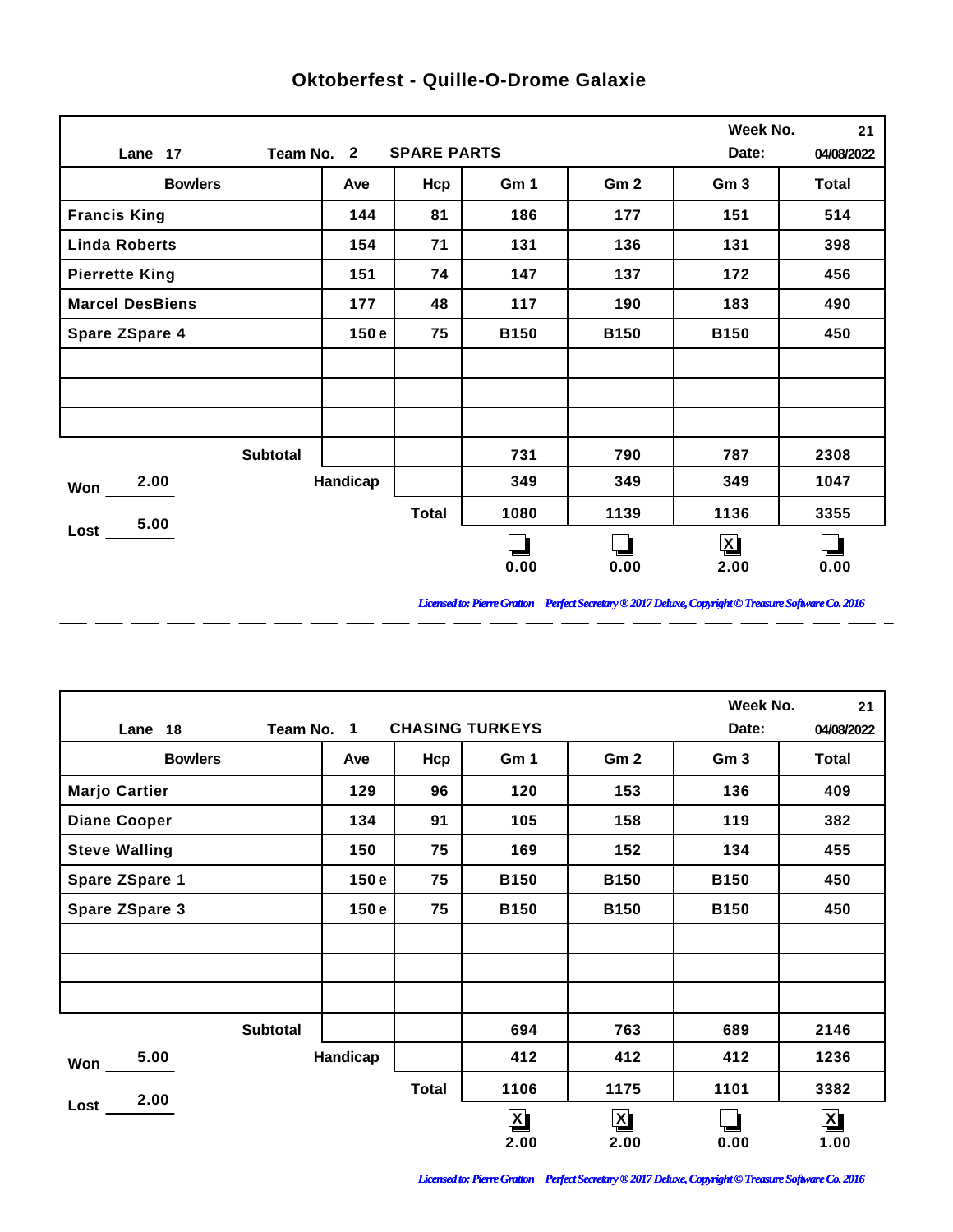|                        |                 |          |                        |             |                 | Week No.        | 21           |
|------------------------|-----------------|----------|------------------------|-------------|-----------------|-----------------|--------------|
| Lane 19                | Team No. 8      |          | <b>NO F IN STRIKES</b> |             |                 | Date:           | 04/08/2022   |
| <b>Bowlers</b>         |                 | Ave      | Hcp                    | Gm 1        | Gm <sub>2</sub> | Gm <sub>3</sub> | <b>Total</b> |
| George Tuinstra Gr     |                 | 125      | 100                    | 138         | 113             | 124             | 375          |
| <b>Sylvie Gaudreau</b> |                 | 126      | 99                     | 124         | 131             | 132             | 387          |
| <b>Raymond Trudel</b>  |                 | 147      | 78                     | 137         | 148             | 145             | 430          |
| Spare ZSpare 10        |                 | 150e     | 75                     | <b>B150</b> | <b>B150</b>     | <b>B150</b>     | 450          |
| <b>Spare ZSpare 12</b> |                 | 150e     | 75                     | <b>B150</b> | <b>B150</b>     | <b>B150</b>     | 450          |
|                        |                 |          |                        |             |                 |                 |              |
|                        |                 |          |                        |             |                 |                 |              |
|                        |                 |          |                        |             |                 |                 |              |
|                        | <b>Subtotal</b> |          |                        | 699         | 692             | 701             | 2092         |
| 2.00<br>Won            |                 | Handicap |                        | 427         | 427             | 427             | 1281         |
| 5.00                   |                 |          | <b>Total</b>           | 1126        | 1119            | 1128            | 3373         |
| $Loss$ $-$             |                 |          |                        |             | $\mathbf{X}$    |                 |              |
|                        |                 |          |                        | 0.00        | 2.00            | 0.00            | 0.00         |

 $\overline{a}$ 

 $\overline{a}$ 

 $\overline{a}$ 

 $\overline{a}$ 

 $\overline{a}$ 

 $-$ 

 $\overline{a}$ 

 $=$   $=$ 

## **Oktoberfest - Quille-O-Drome Galaxie**

*Licensed to: Pierre Gratton Perfect Secretary ® 2017 Deluxe, Copyright © Treasure Software Co. 2016* 

 $\overline{\phantom{0}}$ 

|                         |                 |          |              |                           |                 | Week No.                | 21           |
|-------------------------|-----------------|----------|--------------|---------------------------|-----------------|-------------------------|--------------|
| Lane 20                 | Team No. 7      |          |              | <b>GO STRIKE YOURSELF</b> |                 | Date:                   | 04/08/2022   |
| <b>Bowlers</b>          |                 | Ave      | Hcp          | Gm 1                      | Gm <sub>2</sub> | Gm <sub>3</sub>         | <b>Total</b> |
| <b>Francois Lepine</b>  |                 | 131      | 94           | <b>B131</b>               | <b>B131</b>     | <b>B131</b>             | 393          |
| <b>Steven Tuinstra</b>  |                 | 154      | 71           | 224                       | 153             | 148                     | 525          |
| <b>Daniel Beauchamp</b> |                 | 166      | 59           | 181                       | 139             | 177                     | 497          |
| <b>Spare ZSpare 2</b>   |                 | 150e     | 75           | <b>B150</b>               | <b>B150</b>     | <b>B150</b>             | 450          |
| <b>Spare ZSpare 9</b>   |                 | 150e     | 75           | <b>B150</b>               | <b>B150</b>     | <b>B150</b>             | 450          |
|                         |                 |          |              |                           |                 |                         |              |
|                         |                 |          |              |                           |                 |                         |              |
|                         |                 |          |              |                           |                 |                         |              |
|                         | <b>Subtotal</b> |          |              | 836                       | 723             | 756                     | 2315         |
| 5.00<br>Won             |                 | Handicap |              | 374                       | 374             | 374                     | 1122         |
| 2.00                    |                 |          | <b>Total</b> | 1210                      | 1097            | 1130                    | 3437         |
| Lost                    |                 |          |              | $\mathbf{X}$              |                 | $\overline{\mathbf{X}}$ | $\mathbf{X}$ |
|                         |                 |          |              | 2.00                      | 0.00            | 2.00                    | 1.00         |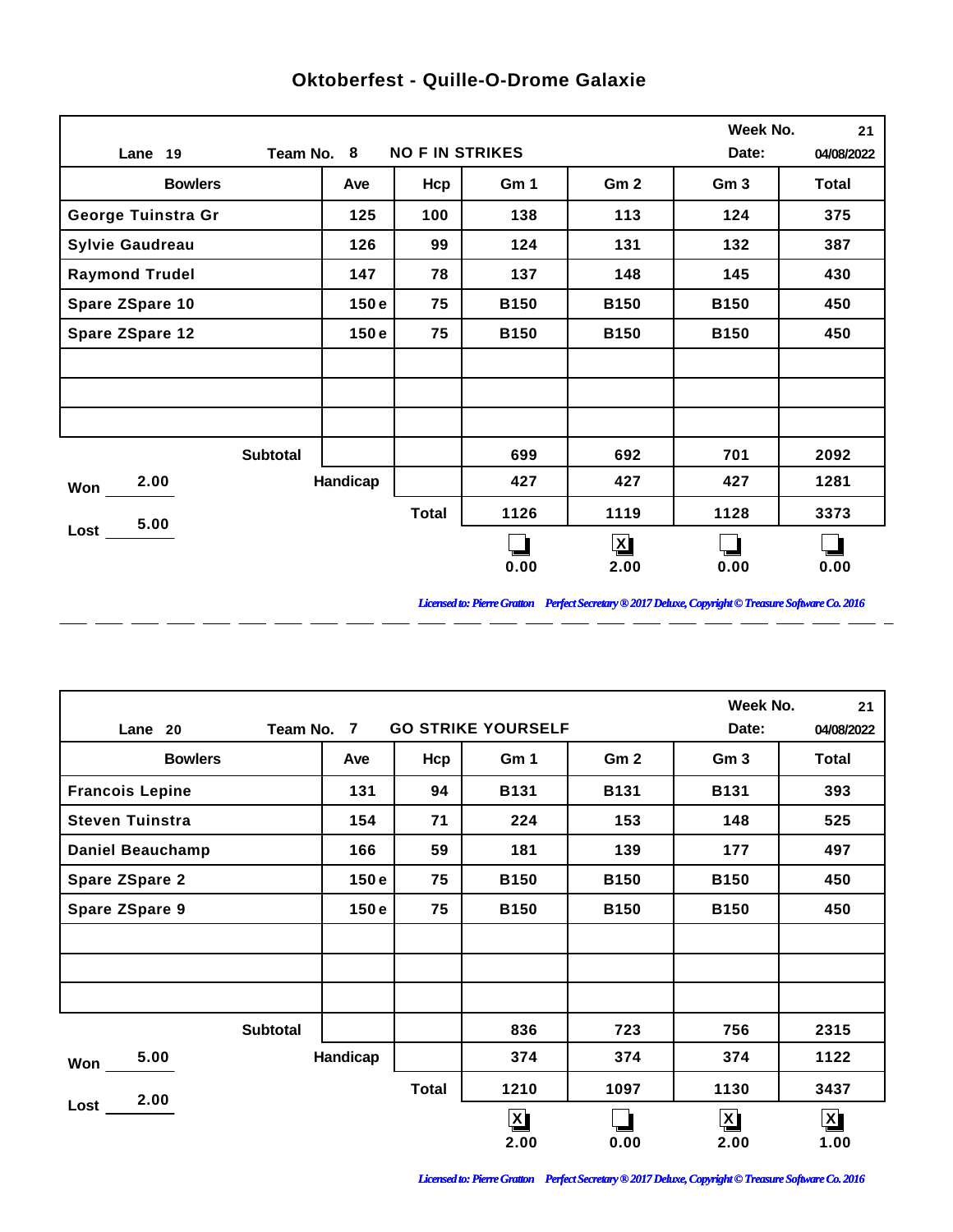|                      |                 |                      |                         |                 | Week No.        | 21                      |
|----------------------|-----------------|----------------------|-------------------------|-----------------|-----------------|-------------------------|
| Lane 21              | Team No. 4      | <b>SPLIT HAPPENS</b> |                         |                 | Date:           | 04/08/2022              |
| <b>Bowlers</b>       | Ave             | Hcp                  | Gm 1                    | Gm <sub>2</sub> | Gm <sub>3</sub> | <b>Total</b>            |
| George Tuinstra Jr   | 148             | 77                   | 158                     | 168             | 126             | 452                     |
| <b>Jaycee Drew</b>   | 140             | 85                   | 129                     | 147             | 122             | 398                     |
| <b>Pat Beauchamp</b> | 200             | 25                   | 259                     | 204             | 191             | 654                     |
| Spare ZSpare 6       | 150e            | 75                   | <b>B150</b>             | <b>B150</b>     | <b>B150</b>     | 450                     |
| Spare ZSpare 11      | 150e            | 75                   | <b>B150</b>             | <b>B150</b>     | <b>B150</b>     | 450                     |
|                      |                 |                      |                         |                 |                 |                         |
|                      |                 |                      |                         |                 |                 |                         |
|                      |                 |                      |                         |                 |                 |                         |
|                      | <b>Subtotal</b> |                      | 846                     | 819             | 739             | 2404                    |
| 5.00<br>Won          | Handicap        |                      | 337                     | 337             | 337             | 1011                    |
| 2.00                 |                 | <b>Total</b>         | 1183                    | 1156            | 1076            | 3415                    |
| Lost                 |                 |                      | $\overline{\mathbf{X}}$ | $\mathbf{X}$    |                 | $\overline{\mathbf{X}}$ |
|                      |                 |                      | 2.00                    | 2.00            | 0.00            | 1.00                    |

 $-$ 

 $\overline{a}$ 

 $\overline{a}$ 

 $\overline{a}$ 

 $\overline{a}$ 

 $\overline{a}$ 

 $\overline{a}$ 

 $\overline{a}$ 

## **Oktoberfest - Quille-O-Drome Galaxie**

*Licensed to: Pierre Gratton Perfect Secretary ® 2017 Deluxe, Copyright © Treasure Software Co. 2016*

<u> 2002 - 2003 - 2003 - 2003 - 2003 - 2003 - 2003 - 2003 - 2003 - 2003 - 2003 - 2003 - 2003 - 2003 - 2003 - 200</u>

|                       |                                  |              |             | Week No.        | 21              |       |  |
|-----------------------|----------------------------------|--------------|-------------|-----------------|-----------------|-------|--|
| Lane 22               | <b>STRIKE ZONE</b><br>Team No. 3 |              |             |                 |                 |       |  |
| <b>Bowlers</b>        | Ave                              | Hcp          | Gm 1        | Gm <sub>2</sub> | Gm <sub>3</sub> | Total |  |
| <b>Chris Brown</b>    | 97                               | 128          | 84          | 79              | 99              | 262   |  |
| <b>Michael Cleary</b> | 160                              | 65           | 175         | 133             | 157             | 465   |  |
| Ty Beauchamp          | 167                              | 58           | <b>B167</b> | <b>B167</b>     | <b>B167</b>     | 501   |  |
| <b>Spare ZSpare 5</b> | 150e                             | 75           | <b>B150</b> | <b>B150</b>     | <b>B150</b>     | 450   |  |
| Spare ZSpare 11       | 150e                             | 75           | <b>B150</b> | <b>B150</b>     | <b>B150</b>     | 450   |  |
|                       |                                  |              |             |                 |                 |       |  |
|                       |                                  |              |             |                 |                 |       |  |
|                       |                                  |              |             |                 |                 |       |  |
| <b>Subtotal</b>       |                                  |              | 726         | 679             | 723             | 2128  |  |
| 2.00<br>Won           | Handicap                         |              | 401         | 401             | 401             | 1203  |  |
| 5.00                  |                                  | <b>Total</b> | 1127        | 1080            | 1124            | 3331  |  |
| Lost                  |                                  |              |             |                 | $\mathbf{X}$    |       |  |
|                       |                                  |              | 0.00        | 0.00            | 2.00            | 0.00  |  |